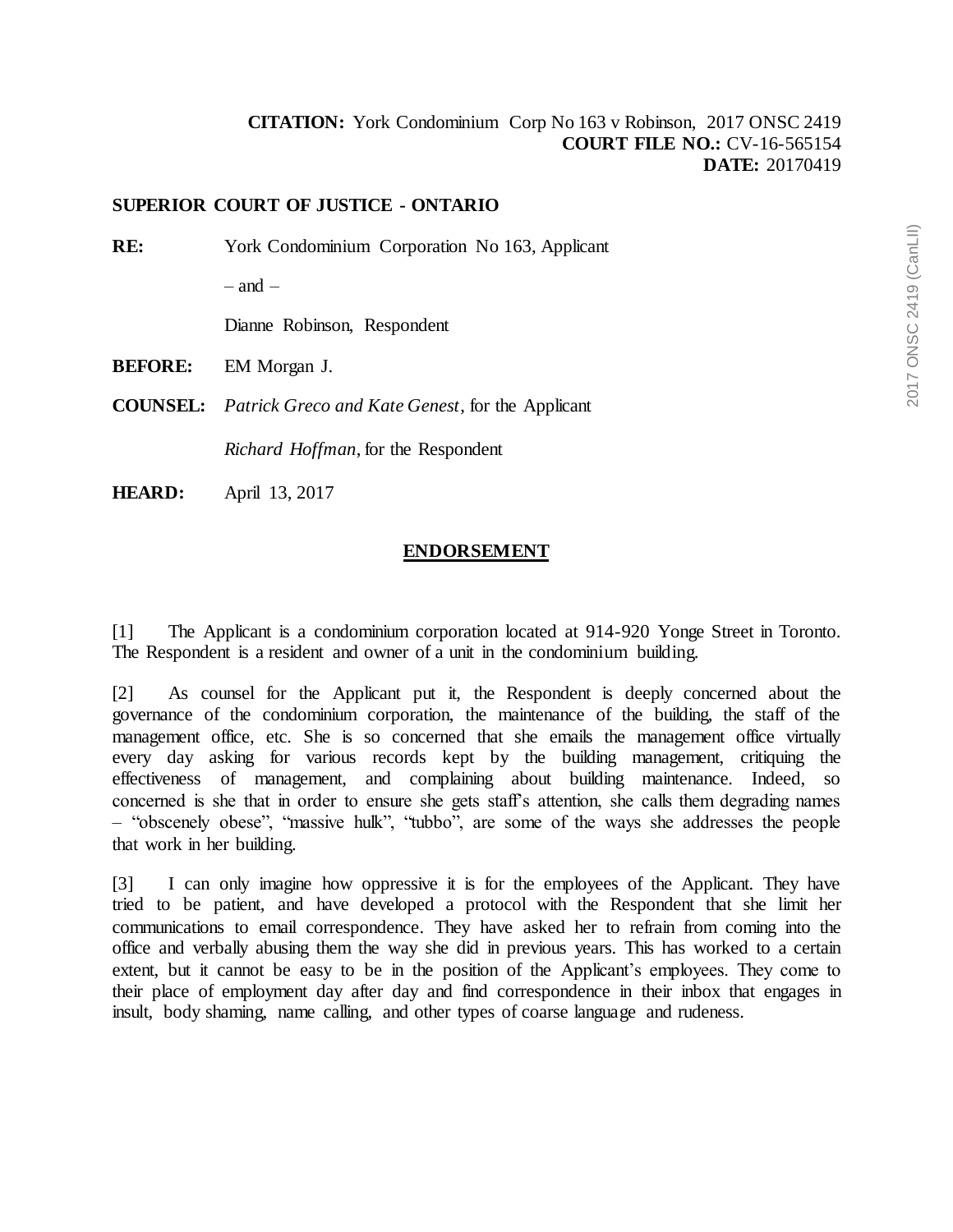[4] Counsel for the Respondent submits that his client is a habitual email writer. He agrees that she is also a complainer. He points out, however, that as a resident of the building she has a right to complain. Not only that, but some of her complaints are valid. She has complained about the hot water in the building being turned off for extended periods of time, about doorways that are broken and will not close, and other matters that the Applicant concedes need to be attended to.

[5] Because of this situation, management of the building does not want to ignore the Respondent's emails. She often brings important maintenance issues to their attention. Thus, although it is possible to ignore a person's emails by simply deleting them without opening and reading them, management is not anxious to do that. They do want to know what the Respondent has to say.

[6] The problem is that the Respondent has somehow formed the view that she should express herself by calling the office manager and other employees in the building degrading epithets and labels. She also frequently copies the president of the Applicant – effectively, the staff's boss – on her insulting and offensive emails, which often contain personal criticisms and name calling directed at the office manager and other employees in the building.

[7] The Respondent is also in the habit of communicating her concerns about the building by complaining about one staff member to another. In one recent incident, she approached a building superintendent about a problem with the elevator, and took the opportunity to opine that the office manager "should do more than sit down at her desk eating all day as the fat woman she is."

[8] I feel obliged to add that the Respondent has sought no remedies in respect of the records she has requested be disclosed or in respect of any alleged mismanagement of the building. As counsel for the Applicant puts it, her correspondence is simply "directed, ongoing harassment."

[9] It is the Applicant's position that that this is not a situation that its office staff should have to endure at their workplace. In that, the Applicant is correct. Although no allegation of violence or physical abuse is leveled at the Respondent, her daily verbal barrage has made work life intolerable for the Applicant's staff – in particular for the Applicant's office manager at whom much of the Respondent's venom appears to be aimed.

[10] Section 117 of the *Condominium Act*, *1998*, SO 1998, c 19, provides that, "No person shall…carry on an activity in a unit or in the common elements if the condition or the activity is likely to damage the property or cause injury to an individual." The phrase "injury to an individual" has previously been interpreted to include psychological harm, *Metropolitan Toronto Condominium Corporation 747 v Korolekh*, 2010 ONSC 4448, at para 71, and has been applied to verbal and written forms of abuse: *Carleton Condominium Corporation No 291 v Weeks*, 2003 CarswellOnt 1013, at paras 25-34.

[11] Moreover, Article K of Applicant's own rules governing all residents states that, no "immoral, improper, offensive, or unlawful use shall be made of any unit or of the Condominium property." Having established these rules for all condominium owners, the Applicant should be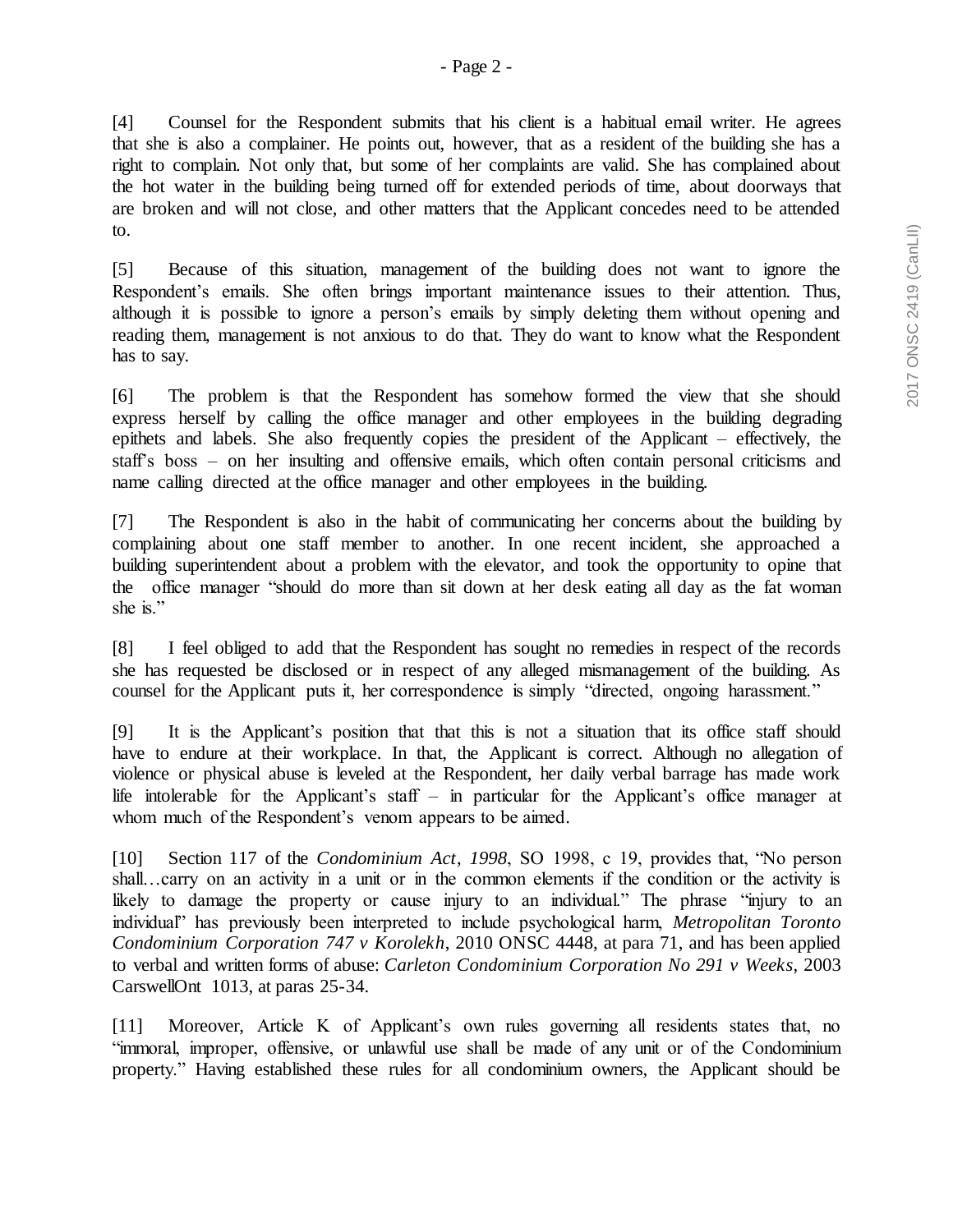able to expect all residents and unit owners, including the Respondent, to abide by them. Indeed, the Applicant is obliged to all of the other owners and residents to enforce the rules against an offending resident or owner: *Metropolitan Toronto Condominium Corporation No 850 v Oikle*, 1994 CarswellOnt 763, at para 8.

[12] It is also worth noting that the staff of the Applicant who are the targets of the Respondent's verbal abuse are workers, and the Respondent's conduct falls within the ambit of workplace harassment. This term is defined in section 1 (1) of the *Occupational Health and Safety Act*, *1990*, RSO 1990, c O.1, as "engaging in a course of vexatious comment or conduct against a worker in a workplace that is known or ought reasonably to be known to be unwelcome." A condominium unit owner's harassing language has been held to constitute workplace harassment when leveled at the staff of a condominium building: *Toronto Standard Condominium Corporation No 2395 v Wong*, 2016 ONSC 8000, at paras 36, 39-41.

[13] It is readily apparent from the affidavits filed in support of the Applicant's position that the Respondent's vituperative correspondence is indeed unwelcome. Subsections 32.0.7 (1) (a)- (d) of the *Occupational Health and Safety Act* provide that the Applicant is under a legal duty to investigate and protect its workers from workplace harassment, and to remedy the situation by implementing and enforcing appropriate anti-harassment policies.

[14] Likewise, the Applicant has a duty under section 17(3) of the *Condominium Act* to "take all reasonable steps to ensure that the owners, the occupiers of units, the lessees of the common elements and the agents and employees of the corporation comply with this Act, the declaration, the by-laws and the rules." The present Application is just such a step, reasonably designed by the Applicant to enforce the condominium rules and to protect its workers from harassment.

[15] Again, counsel for the Applicant points out that the Applicant is not seeking to silence the Respondent or to create a situation in which she is unable to articulate her criticisms and complaints about the building. They are merely trying to get her to communicate in a civil, nonharassing manner.

[16] Under these circumstances of antisocial, degrading and harassing communications aimed at the Applicant's employees, a legal remedy is appropriate. The Respondent's conduct demands an order directing her as unit owner and resident of the condominium to control her behavior and her manner of communicating with the employees and representatives of the Applicant: *York Condominium Corporation No 136 v Roth*, 2006 CarswellOnt 5129, at paras 2-3, 21.

[17] Accordingly, the Respondent shall cease and desist from uncivil or illegal conduct that violates the *Condominium Act* or Rules of the Applicant. The Respondent shall also refrain from verbally or in writing abusing, harassing, threatening, or intimidating any employee or representative of the Applicant, and shall comply with section 117 of the *Condominium Act* by ceasing to conduct herself in a way that is likely to cause injury to an employee or representative of the Applicant.

[18] The Applicant deserves its costs of this Application. Both sets of counsel have submitted their Costs Outlines. Counsel for the Applicant seeks just over \$20,000 on a partial indemnity